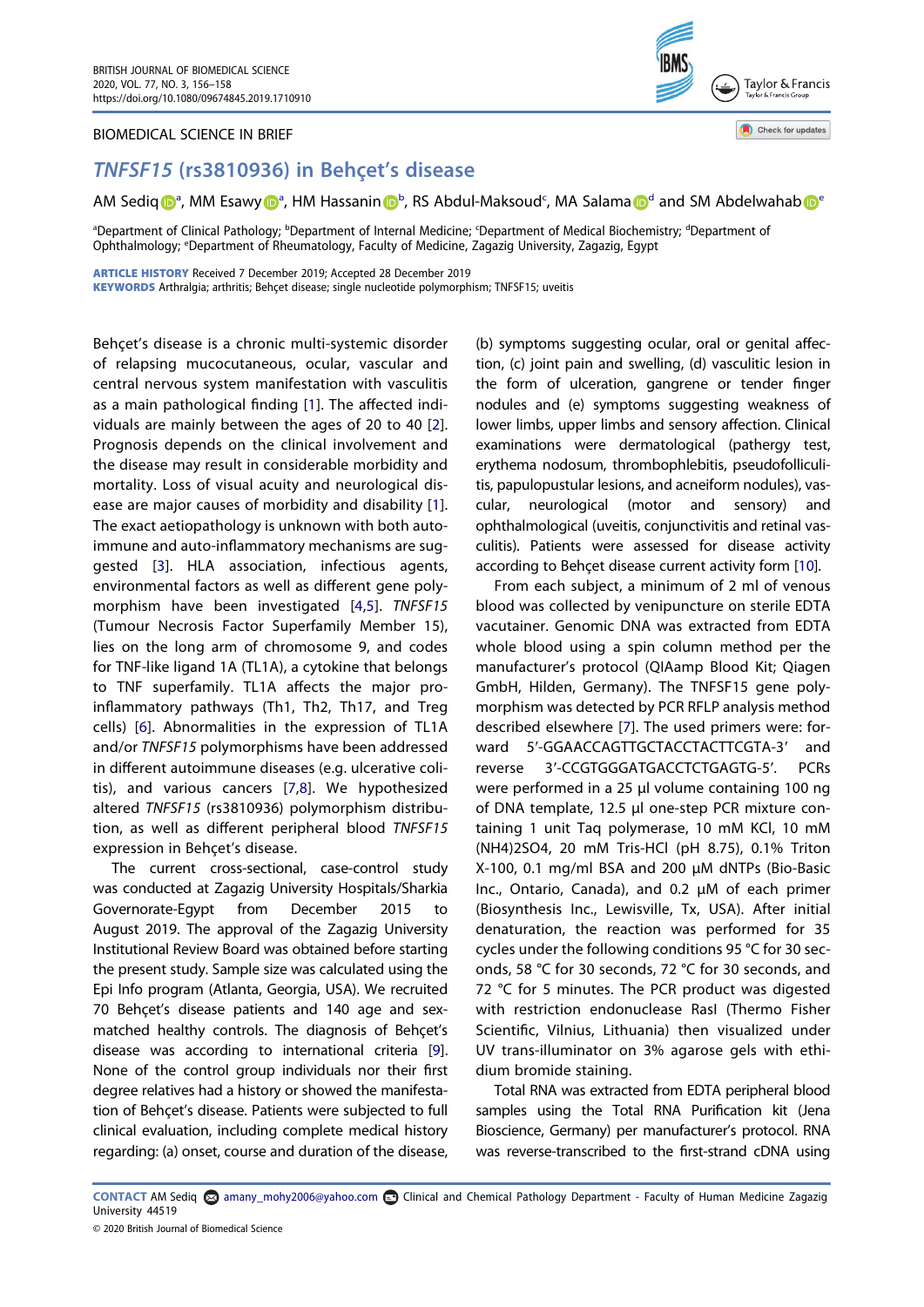the SCRIPT Reverse Transcriptase kit (Jena Bioscience, Germany). On ice 1.5 μl RNase-free water, 10 μl RNA template and 1 μl Oligo-(dT) primer were mixed together, then 4 μl SCRIPT RT buffer, 1 μl dNTP Mix, 1 μl RNase inhibitor, 1 μl Dithiothreitol stock solution and 0.5 μl SCRIPT reverse transcriptase were added and incubated at 30 °C for 10 min and 50 °C for 60 min. The cDNA was stored at −20 °C till analysis. Quantitative real-time RT-PCR for TNFSF15 was performed on a Stratagene Mx3005P qPCR System (Agilent Technologies, Germany) using the qPCR GreenMaster (Jena Bioscience, Germany). PCR reaction was prepared by adding 10 μl qPCR Green Master, 0.5 μl forward primer (10 μM), 0.5 μl reverse primer (10 μM), 5 μl template cDNA and 4 μl PCR grade water into real-time PCR wells. The final volume was 20 μl. The PCR reaction was performed under the following conditions: 95 °C for 10 min then 40 cycles (95 °C for 15 Sec, 58 °C for 1 min). GAPDH was used as a reference gene to normalize the transcription levels of target genes.

The normalized quantity of the target gene was obtained by subtracting the cycle threshold (CT) for RPS18 from the CT for the target gene (ΔCT sample). The same calculation was performed with controls (ΔCT control). Then ΔΔCT was calculated as the difference of these values ( $ΔΔCT = ΔCT$  sample –  $ΔCT$  control). Finally, the relative expression was expressed as fold change by 2 − ΔΔCT relative to control. The Hardy-Weinberg equilibrium (HWE) was evaluated. Comparisons between quantitative variables were done using the Kruskal–Wallis test and Mann Whitney U test. For comparing the categorical data chi-squared (χ2) test was performed. Genotype distributions were evaluated by (χ2) test and Fisher exact probability test. The odds ratios (OR) and their 95% confidence intervals (95% CI) were determined to describe the degree of association. The association between the polymorphism and disease severity was done using nonparametric Spearman's correlation coefficient method. Statistical analysis was carried out with SPSS® statistical software version 17.0 (SPSS Inc., Chicago, IL, USA). p-value < 0.05 was considered as significantly different.

The two groups were matched for age and sex: males/ females were 54/16 and 112/28 for patients and control respectively ( $p = 0.87$ ). Ages were median (range) of 36.5 (22–51) and 37.5 (20–51) for patients and control respectively ( $p = 0.23$ ). [Table 1](#page-1-0) shows TNFSF15 data in cases and controls. There was no difference in the frequency of the heterozygous C/T genotype, but patients with Behçet's disease were less likely to be homozygous for the T allele, and also less likely to have any T allele. There was no difference in the expression of TNFSF15 between cases and controls. The effect of rs3810936 on relative TNFSF15 messenger RNA expression in the patients revealed a significant difference between different genotypes (C/ C 1.0 [0.64–1.16], C/T 1.1 [0.72–1.55], T/T 0.71 [0.51–1.36],  $p$  < 0.001). There was significant increase in the expression level of TNFSF15 in the C/T genotype when compared to the C/C genotype ( $p = 0.027$ ) and when compared to the

<span id="page-1-0"></span>

|  |                                |  | Table 1. Relative expression of TNFSF15 in Bechet's Disease |  |  |
|--|--------------------------------|--|-------------------------------------------------------------|--|--|
|  | patients compared to controls. |  |                                                             |  |  |

|                     | Bechet's<br><b>Disease</b><br>$(N = 70)$ |      | Control<br>$(N = 140)$ |       |                     |       |
|---------------------|------------------------------------------|------|------------------------|-------|---------------------|-------|
|                     |                                          |      |                        |       | OR                  |       |
| Genotype and allele | No.                                      | %    | No.                    | $\%$  | $(95%$ CI)          | р     |
| C/C                 | 25                                       | 35.7 | 40                     | -28.6 |                     |       |
| C/T                 | 35                                       | 50   | 60                     | 42.8  | $0.93(0.49 - 1.78)$ | 0.84  |
| T/T                 | 10                                       | 14.3 | 40                     | 28.6  | $0.40(0.17-0.94)$   | 0.033 |
| C                   | 85                                       | 60.7 | 140                    | 50    |                     |       |
| т                   | 55                                       | 39.3 | 140                    | 50    | $0.64(0.42 - 0.97)$ | 0.037 |
| TNFSF15             | 0.98                                     |      |                        |       | $p = 0.87$          |       |
| Expression          | $(0.51 - 1.55)$                          |      | $(0.8 - 1.15)$         |       |                     |       |
| Median (range)      |                                          |      |                        |       |                     |       |

No.: Number of subjects, OR: odds ratio, CI: confidence interval.

T/T genotype ( $p < 0.001$ ), and a significance difference was detected when comparing C/C and T/T genotypes ( $p = 0.019$ ). These findings suggest that T allele may influences the expression of TNFSF15. Results of the Behcet's disease activity index by genotype were C/C 10  $(4-12)$ , C/T 8 (3-12) and T/T 7.5 (2-10) ( $p = 0.01$ ). The C/T and T/T genotypes difference was not significant  $(p = 0.34)$ , whereas the C/C and C/T difference  $(p = 0.049)$  and the C/C and T/T difference  $(p = 0.011)$ were significant. [Table 2](#page-1-1) shows clinical data: the most prevalent features were ocular, genital, intestinal and dermal (all present in > 80%). The C allele was significantly more prevalent in those with ocular lesions, but less so in those with arthritis.

<span id="page-1-3"></span><span id="page-1-2"></span>TNFSF15 polymorphisms have been studied in different diseases [[7,](#page-2-6)[8,](#page-2-7)[11\]](#page-2-10), including one previous report in Behcet's disease [\[12](#page-2-11)], who found a link with rs4246905 [\[12](#page-2-11)]. We add to the literature by focusing on TNFSF15 SNP rs3810936 and its relationship with different clinical features. We found no difference in the relative expression of TNFSF15 between the controls and patients, but report that the TT genotype and T allele were less often found in the patient group. In reciprocation, the CC genotype and C allele is over-represented in the patients. The most powerful clinical link was with ocular lesions. The association of the same SNP with acute

<span id="page-1-1"></span>Table 2. The predictive role of T allele in clinical features of Bechet's Disease.

|                    | C allele<br>$(N = 85)$ | T allele<br>$(N = 55)$ |                     |       |
|--------------------|------------------------|------------------------|---------------------|-------|
| Clinical features  | N(%)                   | N(%)                   | AOR (95% CI)        | р     |
| Ocular lesions     | 84 (98.8)              | 48 (87.3)              | $0.1(0.01 - 0.63)$  | 0.017 |
| Genital ulceration | 80 (94.1)              | 50 (90.0)              | $0.57(0.15 - 2.17)$ | 0.41  |
| Oral ulcerations   | 78 (91.8)              | 52 (94.5)              | 1.48 (0.34-6.49)    | 0.60  |
| Intestinal lesions | 75 (88.2)              | 53 (96.4)              | $4.25(0.83 - 21.7)$ | 0.08  |
| Erythema           | 70 (82.4)              | 48 (87.3)              | $1.8(0.61 - 5.31)$  | 0.29  |
| Skin lesions       | 69 (81.2)              | 43 (87.2)              | $1.11(0.42 - 2.93)$ | 0.84  |
| Arthralgia         | 67 (78.8)              | 45 (81.8)              | $0.75(0.3-1.88)$    | 0.54  |
| <b>Arthritis</b>   | 66 (77.7)              | 52 (94.5)              | $6.95(1.8-26.8)$    | 0.005 |
| Headache           | 59 (69.4)              | 39 (70.9)              | $1.28(0.57-2.9)$    | 0.55  |
| Abdominal pain     | 54 (63.5)              | 28 (50.9)              | $1.75(0.82 - 3.71)$ | 0.15  |
| Vascular lesions   | 50 (58.8)              | 36 (65.5)              | $1.03(0.47 - 2.23)$ | 0.95  |
| <b>CNS</b> lesions | 48 (56.5)              | 30 (54.5)              | $0.56(0.23 - 1.39)$ | 0.22  |
| Diarrhoea          | 48 (56.5)              | 30 (54.5)              | $0.99(0.48 - 2.05)$ | 0.99  |

N: number of subjects; AOR: Adjusted odds ratio (to age, sex, and duration of disease); CI: confidence interval.